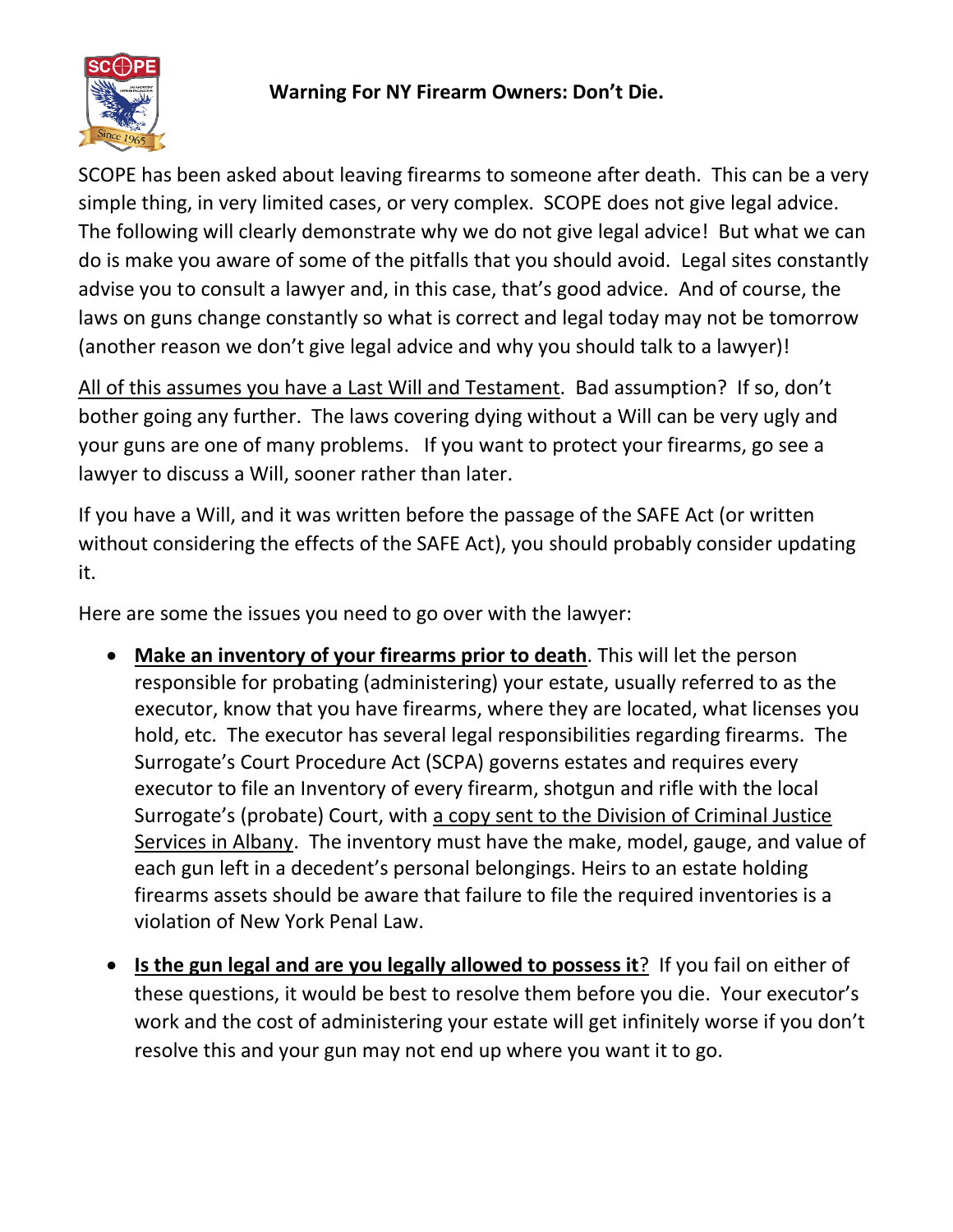- **Designating a beneficiary**. Even if you leave the gun(s) to a specific beneficiary, the executor cannot simply give them to the beneficiary without potential criminal liability. The executor must:
	- 1) have knowledge that you legally owned a gun;
	- 2) ascertain that the beneficiary of the gun(s) may legally own the gun(s);
	- 3) adhere to proper transfer procedures.

The beneficiary cannot take possession of the handguns until they are registered to the beneficiary's pistol permit. Encourage potential beneficiaries to obtain any needed permits as soon as possible!

- **Out-of-state heirs**. If beneficiary is living in another state, check with them to be sure that their state laws are also covered. Again, you will want a lawyer on this.
- **Is the gun co-owned (joint ownership) by another person**? It's probably like a joint bank account in which each person owns the gun and if one dies the other has 100% ownership. However, since this is New York, it's not a sure thing. Some people have reported that this arrangement works to keep firearm outside of the estate, in order to transfer them, but each case can be unique.

While counties will usually allow firearms to be "co-registered," each co-registered firearm must be listed on each person's pistol permit; often this is only allowed between immediate family members. Some counties also require that both coregistrants live in the same county, or even same household.

Of course, as with any joint ownership, the question is: who do you trust? The joint owner now jointly owns the weapon and any action you want to take with it (before or after your death) may require the joint owner's approval. And if you want to leave it to someone other than the joint owner…you definitely need a lawyer.

• **Transferring guns during your life, either by sale or lifetime gifts to family to avoid probate**. If you sell them, you need to follow the laws for gun sales (NICS check, eligibility, etc.).

If you gift them, check the gift tax laws. You can gift up to \$16,000 to one person in 2022 without that person owing tax on the gift. (The maximum changes almost every year. \$16,000 is the tax-free maximum for all gifts, not just firearms, to any one person in any one year.)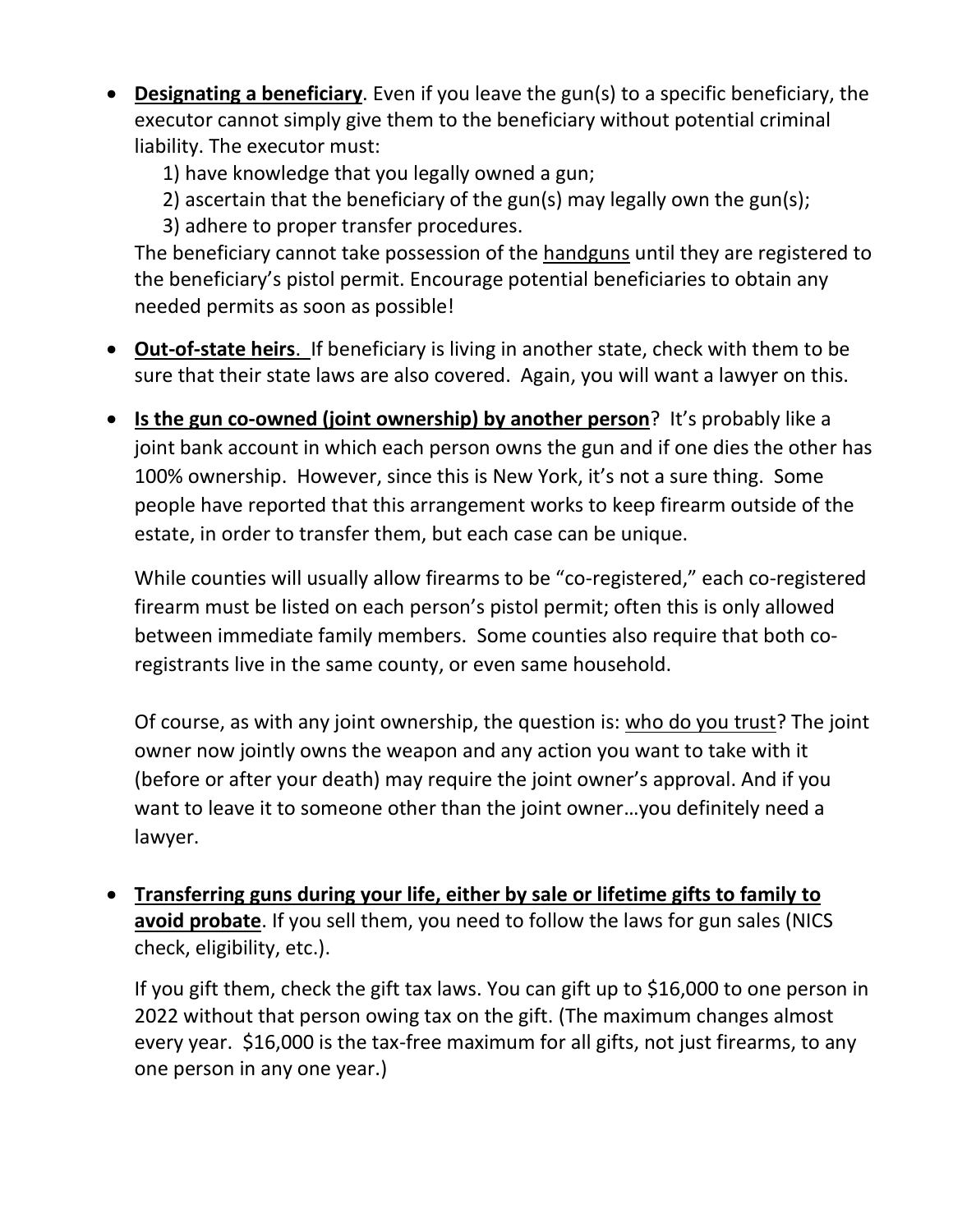If you have multiple guns or valuable guns that have a total worth of more than \$16,000, you may be able to split the gifts over multiple years to stay below \$16,000 yearly and avoid a gift tax.

If your total estate is below the threshold for no estate tax, your gift will probably have no estate tax impact. Remember, there may be no estate tax in this case but if you gift more than \$16,000 to one person in 2022, they must pay a gift tax on the amount above \$16,000.

If your estate is above the estate tax threshold and may incur a tax, gifts below \$16,000 may or may not have an impact. You need a lawyer.

• **Handling firearms in the estate**. Each county in New York has its own specific rules on the exact procedure to handle the deceased's guns.

It is important to realize that the law does not make clear who is responsible for the guns after the death of a gun owner. The "person in charge of the decedent's personal belongings" can be anyone who resides at the home where you stored your guns or it can be the executor of your estate or anyone else who may have a claim to your personal belongings. Any or all of the people who fall into these categories could be subject to criminal charges if the guns are not properly handled. Remember, anyone taking possession of the gun must be legally entitled to take possession, even temporarily!

The procedures to "lawfully dispose" of guns is again, not uniform throughout the state. The local police or sheriff's department typically has jurisdiction to determine proper transfer procedures. In some counties, the department may send an officer to the decedent's home to inventory the guns and take them for safekeeping until proper transfer procedures can be followed. In other cases, lawful disposal can be accomplished with the assistance of a licensed firearm dealer.

• **Other estate issues you should be aware of.** An [executor](https://usattorneys.com/law-dictionary/executor/) [may](https://usattorneys.com/law-dictionary/may/) be able to legally [possess](https://usattorneys.com/law-dictionary/possess/) the guns for up to 15 days in [order](https://usattorneys.com/law-dictionary/order/) to lawfully [transfer,](https://usattorneys.com/law-dictionary/transfer/) or dispose of them. If they cannot do so within that timeframe, they [will](https://usattorneys.com/law-dictionary/will/) need to give the firearms to [law](https://usattorneys.com/law-dictionary/law/) enforcement officials to hold for safekeeping while [probate](https://usattorneys.com/law-dictionary/probate/) action is undertaken. Law enforcement holds the firearms either one or two years, depending on the county (one year is probably the safe bet). When an [executor](https://usattorneys.com/law-dictionary/executor/) does not [transfer](https://usattorneys.com/law-dictionary/transfer/) or dispose of the firearms given to [law](https://usattorneys.com/law-dictionary/law/) enforcement, within that period, [law](https://usattorneys.com/law-dictionary/law/) enforcement officials can have the firearms destroyed.